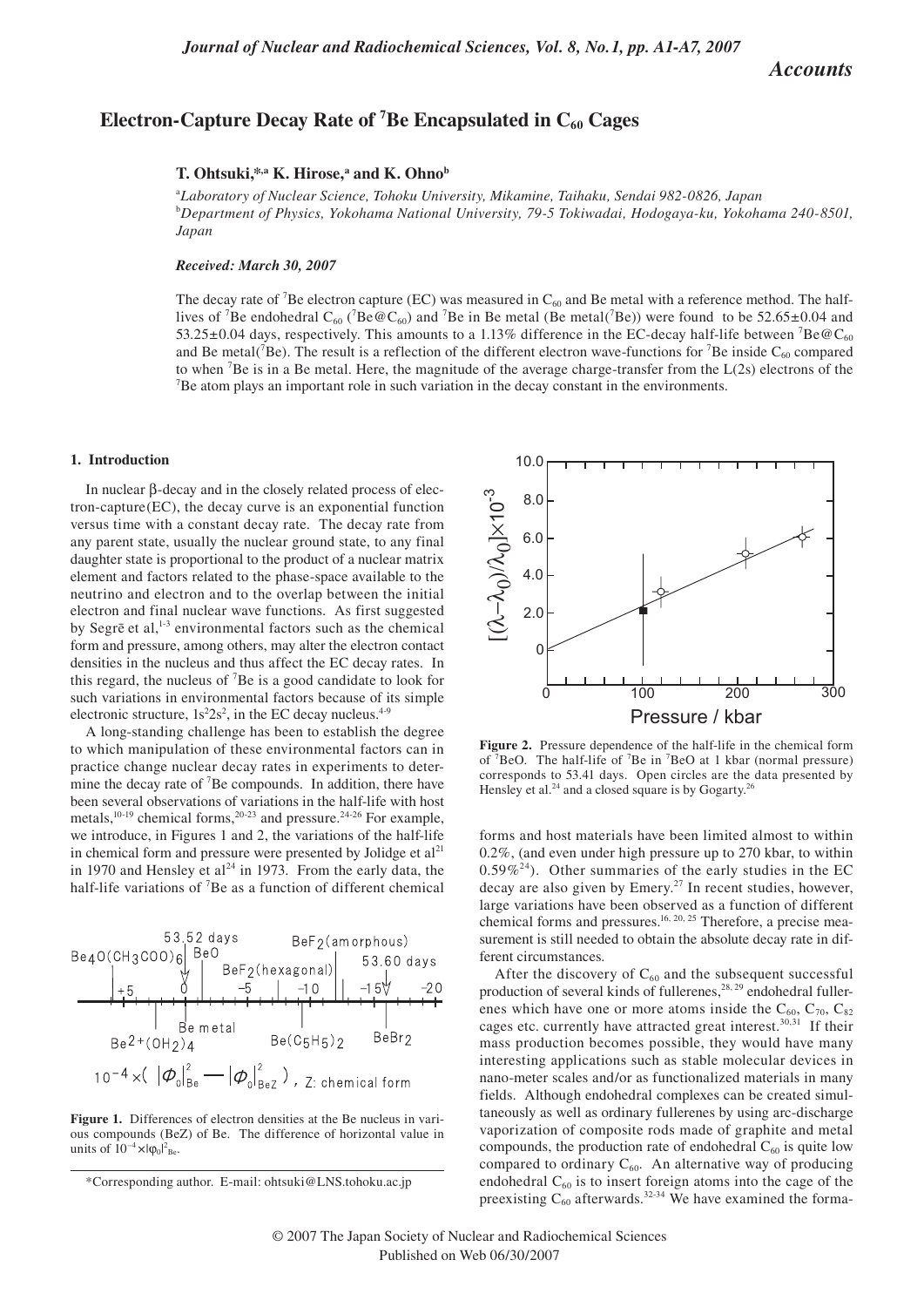tion of endohedral fullerenes by a nuclear recoil implantation of several foreign atoms following nuclear reactions.<sup>35-39</sup> We found that the <sup>7</sup>Be atom can be endohedrally doped to create the <sup>7</sup>Be endohedral  $C_{60}$  (<sup>7</sup>Be@ $C_{60}$ ).<sup>36</sup>

Because of the unique chemical form of  $C_{60}$  and/or several factors contributing to this environment; many  $\pi$  electrons of  $C_{60}$ , and special dynamic motions inside  $C_{60}$  etc, <sup>40-42</sup> the electron contact density on the 7 Be nuclei can be affected significantly by the electron environment of  $C_{60}$ . Therefore, it is intriguing to measure the half-life of the  ${}^{7}Be$  inside  $C_{60}$ ; "how does the EC decay rate of <sup>7</sup>Be change inside the  $C_{60}$  cage relative to other situations?" We compared the half-life of 7 Be when it is encapsulated in a  $C_{60}$  cage to that in Be metal as a reference. In order to accurately calibrate our time measurements we relied on a standard clock time radio signal. We found a surprisingly shorter half-life of <sup>7</sup>Be inside  $C_{60}$ <sup>43</sup> This fact implied that the <sup>7</sup>Be atoms are located in a unique environment inside  $C_{60}$ .

#### **2. Experimental procedures and simulation**

**2.1. Preparation of <sup>7</sup>Be@C<sub>60</sub>.** A nuclear recoil implantation technique was used to produce  ${}^{7}Be@C_{60}$ . Purified fullerene  $(C_{60})$  and  $Li_2CO_3$  were used in powder form. The grain size of the material was smaller than  $100$  mesh $(20\mu m)$  for Li<sub>2</sub>CO<sub>3</sub>. Fullerene C<sub>60</sub> was carefully mixed with Li<sub>2</sub>CO<sub>3</sub>(weight ratio=1:1) in an agate mortar, and a few mL of carbon disulfide  $(CS<sub>2</sub>)$  was added. After the mixture dried, about 100 mg of the mixed sample was pressed into a tablet and wrapped in a pure aluminum foil of 10 µm in thickness for irradiation. Proton irradiation with a beam energy of 16 or 18 MeV was performed at the Cyclotron and Radioisotope Center, Tohoku University. The beam current was typically  $3 \mu A$  and the irradiation time was about 24 hours. The sample was cooled with a He-gas during irradiation. The  ${}^{7}Li(p,n){}^{7}Be$  reaction leads to the production of <sup>7</sup>Be. After the kinetic energy of <sup>7</sup>Be has decreased in the sample (target) to an appropriate value, it then penetrates into the  $C_{60}$  cage to produce the endohedral fullerene (a nuclear recoil implantation, the detailed mechanism of which is shown in Figure 3).

After irradiation, the sample was left for a few days to allow several kinds of short-lived radioactive by-products to decay. The sample was dissolved in *o*-dichrolobenzene and filtered through a millipore filter(pore size= $0.2 \mu$ m) to remove insoluble materials. The soluble portion was injected into a high performance liquid chromatography(HPLC) device equipped with a 5PBB (Cosmosil) (silica-bonded with a pentabromobenzyl group) column of 10 mm in inner diameter and 250 mm in length at a flow rate of 2 or 3 mL/min. To confirm the pres-



**Figure 3.** Schematic view of production mechanism for radioactive fullerenes. <sup>7</sup>Be nuclide is produced by  $(p,n)$  reaction, and its kinetic energy of <sup>7</sup>Be is reduced in the sample to a magnitude which is appropriate for the fusion. Finally,  ${}^{7}$ Be hits the C<sub>60</sub> cages and stops in the cages.



**Figure 4.** HPLC elution curves of the soluble portion of the crude extracted in the proton-irradiated sample of  ${}^{7}Li$  and  $C_{60}$ . The vertical axis indicates the radioactivities of 7 Be in each fraction (solid circles) and absorbance of the UV chromatogram of  $C_{60}$ .

ence of fullerenes and their derivatives, a UV detector was installed with a wavelength of 290 nm. In order to prepare the sample of  ${}^{7}Be@C_{60}$ , eluent fractions were collected for 30 s intervals (0–30, 30–60, 60–90, ... s), and the 478 keV γ-ray activities emanating from the <sup>7</sup>Be of each fraction were measured with a  $\gamma$ -ray detector for confirmation of the <sup>7</sup>Be inside the  $C_{60}$  fraction. The eluent behavior is shown in Figure 4 and the solid circles in the figure show the results of the γ-ray measurements for each fraction. The horizontal axis represents the retention time (in min), which corresponds to each fraction collected at 30 s intervals, after injection into the HPLC. The vertical axis represents the counting rates of the 478 keV γ-ray from <sup>7</sup>Be. One strong peak of <sup>7</sup>Be-radioactivity was observed in the retention of 8.5–10 min. Radioactivities of 7 Be on the fraction were estimated to be of the magnitude of 20–30 Bq/ mg. The solid curve in Figure 4 indicates the absorbance monitored by a UV detector for the dissolved sample. A strong peak was also observed in the elution curve, though the relatively smaller peaks were also seen in 10–16 min. This peak position corresponds to the retention time of  $C_{60}$  which was confirmed by the calibration run using the  $C_{60}$  sample before the irradiation. Furthermore the second and third peaks were also attributed to  $C_{60}$  dimers and trimers, respectively, produced by coalescence reactions.

It was noted that the peak position of 7 Be (solid circles) exactly coincided with the UV chromatograph of  $C_{60}$ . From the correlation of the elution behavior between the UV chromatogram and the radioactivities of the <sup>7</sup>Be atoms, we found that the atom-doped fullerene,  $^7$ Be $@C_{60}$ , was indeed produced by nuclear recoil implantation. In order to obtain a measurement sample, the solution which corresponded to a  $C_{60}$  fraction was evaporated, and finally the C<sub>60</sub> sample containing <sup>7</sup>Be  $@C_{60}$ was converted to a solid tablet by press.

**2.2. Simulation of <sup>7</sup>Be@C<sub>60</sub>.** In order to check the implantation procedure, an *ab initio* molecular dynamics (MD) simulation, based on all-electron mixed-basis approach with the framework of the local density approximation, was carried out for collision between the <sup>7</sup>Be atom and  $C_{60}$  cage.<sup>44,45</sup> We put one  $C_{60}$  molecule and one Be atom in a supercell with zero and 5 eV initial kinetic energies for  $C_{60}$  and Be, respectively. The wave functions were expanded by 300 Slater-type atomic orbit-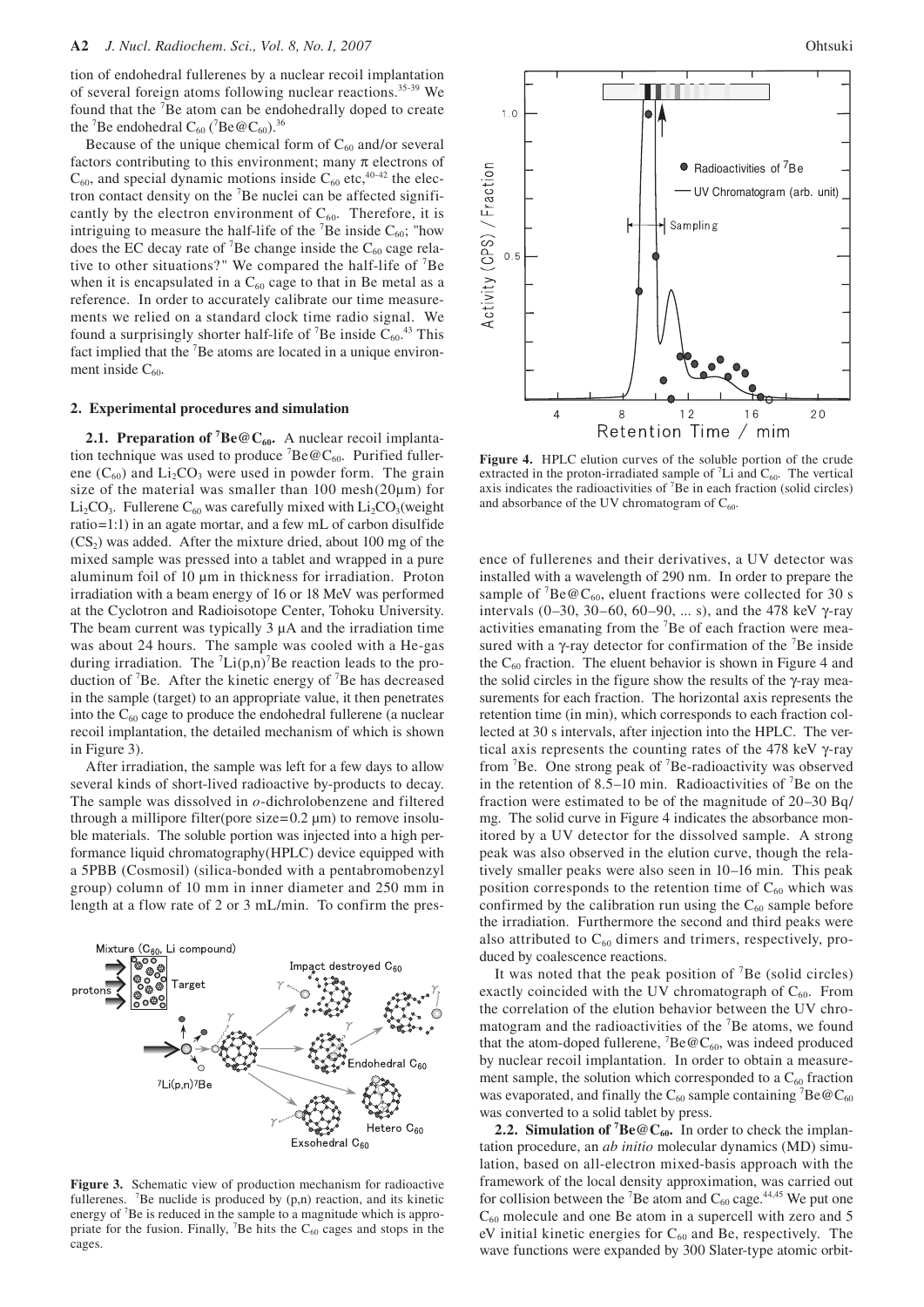

Figure 5. Time-ordered snapshots of a simulation,<sup>36</sup> where Be atom hits with 5 eV kinetic energy the center of a six-membered ring of  $C_{60}$ . In this case, <sup>7</sup>Be @C<sub>60</sub> is created.

als and 2969 plane waves. The supercell was divided into 64×64×64 meshes with 2.7 meshes corresponding to 1 a.u.=0.5918 Å. We performed six steepest-descent iterations between two adjacent updates of atomic positions in order to converge the electronic states, and choose δ*t*=4 a.u.~0.1 fs as the basic time step. For rescaling velocity and assuming a Fermi-Dirac distribution of electronic states, the simulation temperature of the whole system was set to be *T*=1000 K. In the case where a Be atom with 5 eV kinetic energy hits the center of a six-membered ring of  $C_{60}$  perpendicularly, we found that the Be atom easily penetrated into the cage through the center of the six-membered ring. It was trapped at 1.0 Å depth from the center of the same six-membered ring toward the cage center; see Figure 5. The reason why the insertion proceeded very easily is that the ionic radius of the Be atom is 0.45 Å, much smaller than the radius of the hole of a six-membered ring. If a Be atom with the same kinetic energy hits a C-C bond of a  $C_{60}$  atom, the bombardment gives a considerable shock and deformation to the  $C_{60}$  cage. If a Be atom with higher kinetic energy, e.g. 100 eV, hits a  $C_{60}$  molecule at any location, we found that the  $C_{60}$  cage was damaged considerably. These results suggest the following scenario of the present experiment: Many  $C_{60}$  cages are destroyed before the <sup>7</sup>Be atoms have lost their kinetic energies during the recoil process in the sample, and once sufficiently low kinetic energies are reached, the insertion process <sup>7</sup>Be +  $C_{60}$   $\rightarrow$  <sup>7</sup>Be @  $C_{60}$  occurs. The snapshots of the simulation are shown in Figure 5.

2.3. Preparation of Be metal (<sup>7</sup>Be). The EC decay rate of the  ${}^{7}$ Be nucleus inside the Be metal (Be metal  $({}^{7}$ Be)) have never been surveyed to date. Therefore, it would be interesting to measure the decay rate in the Be metal (uniform lattice structure, (hcp). In the present study, we measured the half-life of  $7$ Be inside Be metal ( $7$ Be) for reference use compared to that of the  ${}^{7}$ Be $@C_{60}$  sample. Be metal (10 mm in diameter and 0.3 mm in thickness) was utilized to produce <sup>7</sup>Be uniformly in a Be metal. After being washed with a diluted HCl solution, the Be metal was sealed in a quartz tube (vacuum packed) 12 mm in diameter to be used as a target. Irradiation with a bremsstrahlung (50 MeV electrons) was carried out by the electron linear accelerator, Laboratory of Nuclear Science, Tohoku University. The sample in a quartz tube was set in the middle path of a sweep magnet placed on the axis of the electron beam. A platinum plate converter with a thickness of 2 mm was set in front of the sweep magnet in order to generate the bremsstrahlung. Then the sample was irradiated only by the bremsstrahlung in such a way that all the electrons were removed by the



**Figure 6.** Setup for the irradiation of a Be metal using the electron linear accelerator at Tohoku University.



**Figure 7.** The measurement system: a computer-controlled sample changer. Two samples,  ${}^{7}Be@C_{60}$  and Be metal ( ${}^{7}Be$ ), were placed on top of two arms of an automated sample changer, which moved the samples horizontally in front of a γ-ray detector. A computer clock was always calibrated by a standard clock time radio signal.

magnetic field. Therefore, damage to the lattice of the Be metal was confined to a minimum. The experimental setup for the irradiation procedure is shown in Figure 6. The  ${}^{7}$ Be can be produced uniformly by the  ${}^{9}Be(\gamma, 2n)$ <sup>7</sup>Be reaction in the Be metal. After the irradiation, the sample (Be metal  $(^{7}Be)$ ) was baked in an electric oven with vacuum packing at 1150 °C (the melting point of Be metal is 1278 °C) for over one hour to recover a lattice defect caused by the (γ, 2n) reaction. Finally, the Be metal  $(^{7}Be)$  was washed again with a diluted HCl solution to clean the surface.

**2.4.** γ**-Ray measurement by the reference method.** We developed a reference method to measure the half-life of <sup>7</sup>Be inside  $C_{60}$  and that in the Be metal. The system is shown in Figure 7. This allowed the decay rates of the two samples to be measured in a comparable way. Two samples of the  ${}^{7}Be@C_{60}$ and the Be metal  $(^{7}Be)$  were placed on top of two arms of an automated sample changer, which moved the samples horizontally in front of a γ-ray detector.

The  ${}^{7}$ Be decays directly to a  $3/2{}^{-}$  ground state of  ${}^{7}$ Li with a branching of 89.6%; it goes with a branching of 10.4% to a first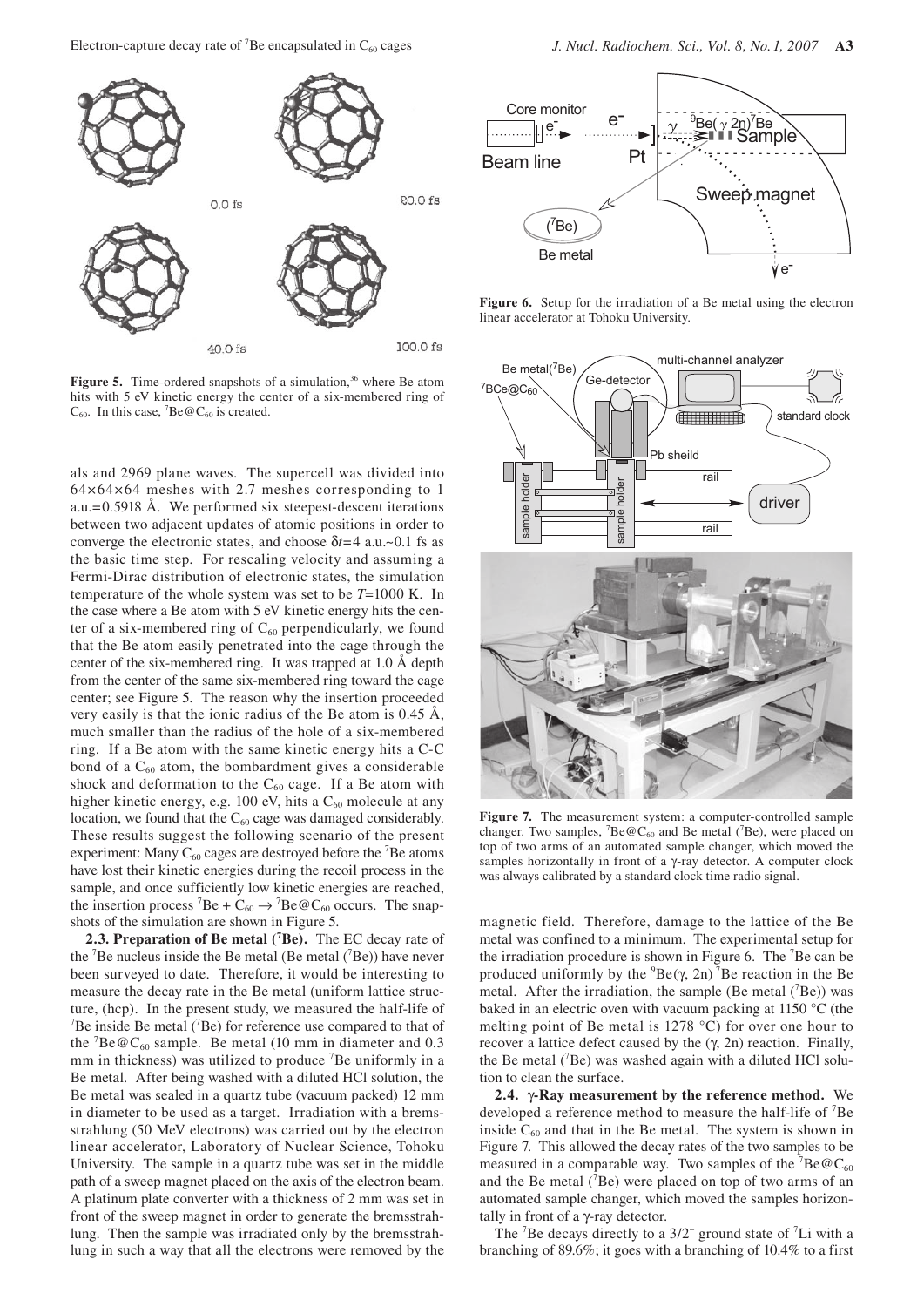excited state of  ${}^{7}Li(1/2^-$  at 478 keV), which decays by  $\gamma$ -ray emission to the ground state.<sup>46</sup> Therefore, the activities associated with  ${}^{7}Be$ , in particular the 478 keV  $\gamma$ -rays emanating from the EC-decay daughter of  ${}^{7}$ Be, were measured with a highpurity germanium (HPGe) detector (ΔE<sub>FWHM</sub> is 1.8 keV at 1332 keV of <sup>60</sup>Co and 50% relative efficiency) coupled to a 2048and/or 4096-channel pulse-height analyzer. The excellent energy resolution of the HPGe detector resulted in a good signal-to-noise ratio. The background was reduced by a lead shield. Therefore, the background peaks do not impair the determination of the half-life of  ${}^{7}$ Be in the present experiment. The radioactivities associated with the decay of <sup>7</sup>Be could be uniquely detected through the identification of its characteristic γ-rays, and all other sources could be ruled out.

We exactly set the measurement duration for one data point to 21600 s (6 hours), (exactly 21480 s for the live measurement time and 120 s for the dead time of the measurement system plus the sample exchange time and the waiting time to the next step). This procedure was repeated more than 300 times (over 150 days). Total measuring time was more than 150 days, which is almost three half-lives of  ${}^{7}$ Be. The internal clock time of a computer for data acquisition was always calibrated by a time-standard signal distributed via a long-wave radio center in Japan (i.e. the starting time for each run was correlated to a time distributed publicly). Therefore, the uncertainty in the time measurements is negligibly small. The system was completely controlled by a computer to obtain precise measurement positions.

The reproducibility of each position was determined to be within 0.05 mm. Systematic errors were reduced by using the Be metal $(^{7}Be)$  as a reference. To keep the constancy of a geometrical factor between the sources and the γ-ray detector, the temperature was kept at 20 °C by air conditioner during the measurement.

## **3. Results and Discussion**

A typical γ-ray spectrum obtained in a measurement of 7  ${}^{7}Be@C_{60}$  decay as a function in keV is shown in Figure 8. The expected  $\gamma$  line at  $E_{\gamma}$ =478 keV and a natural background line at  $E<sub>y</sub>=1461$  keV can be seen as two giant peaks. No peak was seen at around  $E_{\gamma}$ =478 keV when the <sup>7</sup>Be sources were absent. A direct summation method, which is normally used for a neutron activation analysis etc, was applied to obtain the peak area  $(E_y=478 \text{ keV})$ . The background was subtracted by a straight line between the average counting number/channel on both sides of the peak. In Figure 9, the two measured exponential decay curves for the  ${}^{7}Be@C_{60}$  and Be metal( ${}^{7}Be$ ) activities are plotted versus time. Closed circles and cross symbols, respectively, indicate the radioactivities (decay rate) of the  ${}^{7}$ Be $@C_{60}$ and Be metal( ${}^{7}$ Be) samples. The initial radioactivities of the  ${}^{7}$ Be in each sample were almost identical i.e. at time zero we  $\mathrm{^{7}Be}$  in each sample were almost identical, i.e. at time zero we obtained around 2.7 counts per second (cps) for  ${}^{7}Be@C_{60}$  and 2.5 cps for Be metal( ${}^{7}$ Be) in one run. Thus, the two decay curves can be compared under almost the equal degree in count rate (cps). The data for Be metal( $\sqrt{B}$ e) shown in Figure 9 was normalized to those for  ${}^{7}$ Be $@C_{60}$  by use of an adjustment procedure on initial points of the two decay curves. The decay constant for the two samples were obtained by fitting straight lines in logarithm for the vertical line to the measured data points by use of the MINUIT program distributed from the CERN Program Library. This program takes into account the statistical errors associated with each data point in Figure 9. This statistical error is by far the dominating uncertainty. The uncertainty of our measurement is given by the uncertainty of the slope of the straight line fitted to the logarithm of the counts. We have measured the decay rates and deduced the corresponding half-lives of <sup>7</sup>Be in the <sup>7</sup>Be@C<sub>60</sub> and in the Be  $metal(^{7}Be)$  samples in two separate measurements for each



**Figure 8.** Typical  $\gamma$ -ray spectrum of <sup>7</sup>Be in the <sup>7</sup>Be@C<sub>60</sub> fraction. Expanded scale around the  $E_y$ = 478 keV is shown in the figure. Decay scheme of <sup>7</sup>Be is inserted in the figure.



**Figure 9.** Exponential decay curves of <sup>7</sup>Be in the samples of  ${}^{7}P_0@C$ , and  $P_0$  motol( ${}^{7}P_0$ ). Inset figure corresponding to the decay  $Be@C_{60}$  and Be metal(<sup>7</sup>Be). Inset figure corresponding to the decay intervals of 120~162 days are displayed with an expanded scale.

sample in duration more than 150 days. The averaged results for the samples of the  ${}^{7}Be@C_{60}$  and Be metal( ${}^{7}Be$ ) are  $T_{1/2}$ =52.65±0.04, and  $T_{1/2}$ =53.25±0.04 days, respectively. The reduced χ-square values of the exponential fits are between 0.90 and 1.20. The dead time in the data acquisition system has been found to be about 8~15 s for each 21480 s run. Therefore, the uncertainty due to the dead time was estimated to be less than 0.04%, and the systematic error in the measurements was estimated to be less than half of the statistical error quoted above.<sup>43</sup> (In order to reduce the dead time of the measurement system, the amount of the activities and the distance between a γ-ray detector and the source were prepared suitably in the measurement.)

The counting rates of the natural background, which consist of the 1461 keV γ-rays emanating from  ${}^{40}$ K, were also analyzed. The data for  $40K$  obtained were fitted by the same procedures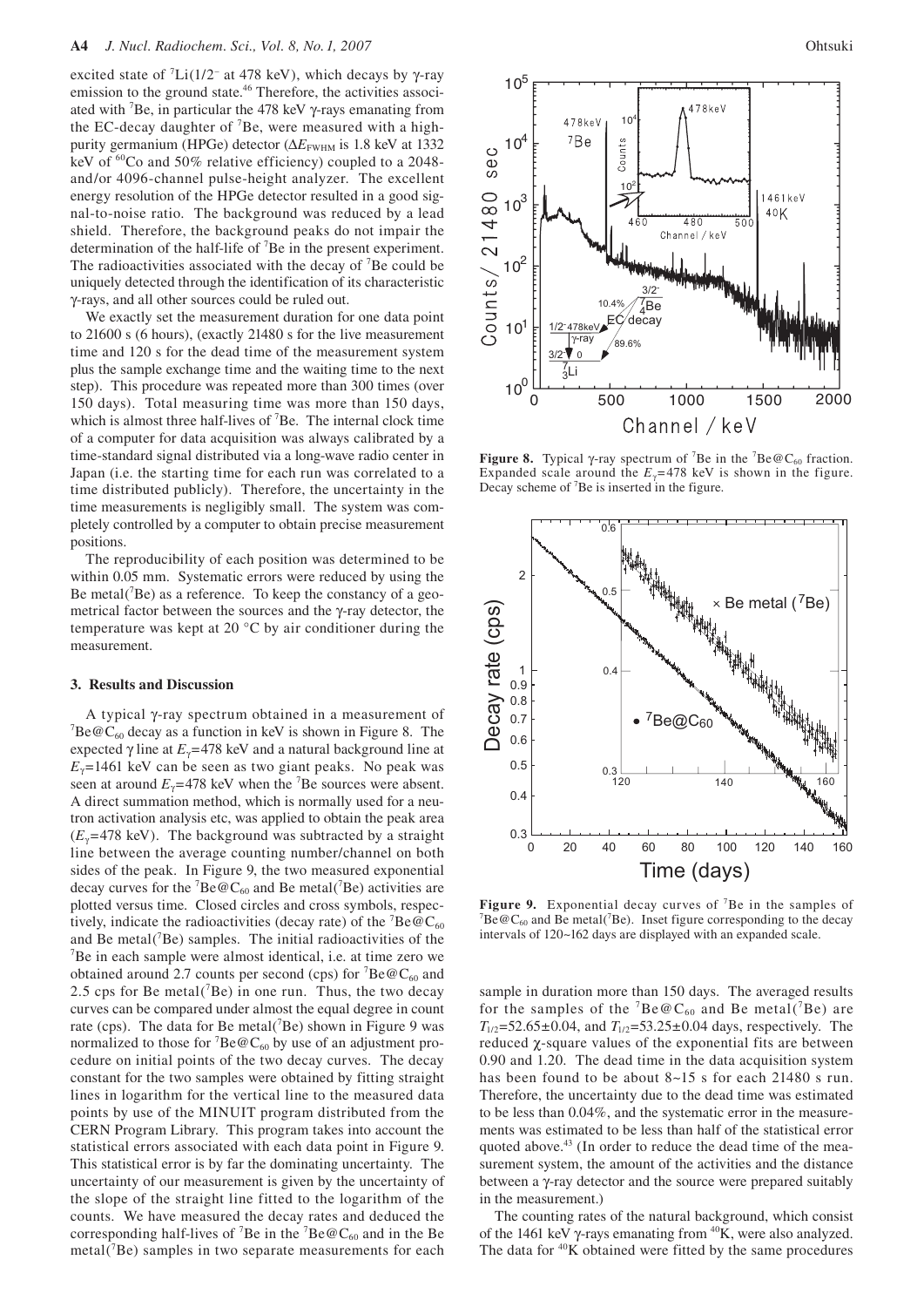using the NIMUIT program. It was found that the fitted line closely corresponded to a horizontal line. Therefore, the present decay rates for the samples of the  ${}^{7}Be@C_{60}$  and Be  $metal$ <sup>7</sup>Be) seem to be fair.

In Figure 10, solid circles indicate the half-lives obtained for the  ${}^{7}Be@C_{60}$  sample compared with that for the Be metal( ${}^{7}Be$ ) given by cross symbols. It was surprising to observe that the half-life obtained for <sup>7</sup>Be in the sample <sup>7</sup>Be@C<sub>60</sub>,  $T_{1/2}$ =52.65±0.04 days, was as much as 1.13% shorter than that for the Be metal $(^{7}Be)$  sample, where we define the percentage difference by [100 ( $\lambda$ (C<sub>60</sub>) – $\lambda$ (Be metal)]/ $\lambda$ (Be metal). This difference in half-lives is sufficiently large that it is clearly discernable when the data is displayed on the extended scale of the right inserted figure in Figure 9. The half-life of  $\mathrm{^{7}Be}$  inside  $C_{60}$  is shorter than that in any previously reported in environments for any materials and/or pressure. This implies that the <sup>7</sup>Be atoms are located in a unique environment inside the  $C_{60}$ cages.

On the other hand, the half-life of  $^7$ Be in the Be metal( $^7$ Be) averaged over many measurements was  $53.25\pm0.04$  days.<sup>47</sup> The half-lives obtained for <sup>7</sup>Be in several other host materials and chemical forms such as graphite, gold, oxide, etc. have been presented by many researchers.<sup>10-18,20-26</sup> In Figure 10, the halflives previously measured are also shown by the range of a thick bar as a comparison. Here, only the half-lives obtained using a standard time distributed publicly (stated in the text) are considered.10,13-15,17,18 The half-lives inside the values are mostly between 53.10 and 53.40 days. For example, the halflife values obtained for <sup>7</sup>Be in several other host materials such as graphite and boron nitride that have been presented by Jaeger et al<sup>10</sup> and Norman et al,<sup>14</sup> respectively, are also shown in Figure 11. The values are almost all in the range of 53.1 to 53.3 days.<sup>14</sup> Therefore, we found that our reference measurement of the half-life for  ${}^{7}$ Be in the Be metal( ${}^{7}$ Be) was in satisfactory agreement with the other available data.

Several factors have contributed to creating this unique environment, for example, the many  $\pi$  electrons of  $C_{60}$  and the special dynamic conditions of the electrons inside the  $C_{60}$  cage, which include the ratchet and/or tumbling motion, $41,42$  all of which may affect the contact electron density at the <sup>7</sup>Be nucleus. Here, a magnitude of the average charge-transfer from 2s electrons of the <sup>7</sup>Be atom, e.g. the K and L capture,  $12,48,49$  can play an important role for such a large variation in the EC decay rate of <sup>7</sup>Be between the samples of the <sup>7</sup>Be  $@C_{60}$  and Be metal( ${}^{7}$ Be). The L/K capture ratio (i.e. the ratio of the electron density of  $L(2s)$  and  $K(1s)$  orbitals at the Be nucleus position) is estimated to be almost  $10\%$  on an isolated Be atom.<sup>49,50</sup> In theoretical calculations, we also found that the  ${}^{7}Be$  atom stays at the center (potential minimum) of the  $C_{60}$  cage and the 2s electrons can be fully restricted to the Be nucleus at *T*=0 K as if they were an isolated Be atom  $(1s^22s^2)^{48}$  A schematic view of the closed electron shells  $(1s^22s^2)$  when <sup>7</sup>Be is inside C<sub>60</sub> is shown in Figure 12. On the other hand, chemically and/or metallically bonded Be atoms have always lost the 2s electrons to some degree due to the alkaline-earth metal nature (relatively smaller electronegativity). Therefore, the L/K capture ratio in the  ${}^{7}Be$  atom is reduced when the  ${}^{7}Be$  is chemically bonded and/or inside the host metal materials. Here, the magnitude of the average charge-transfer from the L(2s) electrons of the 7 Be atom may play an important role in such variation in the decay constant in the environments, though the  $K(1s)$  electrons may also play a large influence on the factor of the environments around the <sup>7</sup>Be nuclear position. It is our hope that our results will stimulate further experimental and theoretical studies leading to a more quantitative understanding of this large change in the decay constant.

Finally, a dynamic motion inside  $C_{60}$  at room temperature may contribute to the environment around the <sup>7</sup>Be nucleus. Therefore, it is intriguing to study the temperature dependence



**Figure 10.** Half-lives  $(T_{1/2})$  measured in this time period are plotted as solid circles for the  ${}^{7}Be@C_{60}$ . The cross symbols represent the half-lives used as reference samples of Be metal( $^7$ Be) (e.g. shown by arrows). The dashed area are the half-lives of the Be metal( $^7$ Be) samples compared to other samples.<sup>47</sup> Half-lives previously presented mostly range inside the thick-bar.



Figure 11. Half-life of <sup>7</sup>Be in Be metal and half-lives previously measured in several host materials.10,14



Figure 12. Schematic view of electron shell structure of <sup>7</sup>Be inside  $C_{60}$ .

of the half-life of <sup>7</sup>Be inside  $C_{60}$ . In our study, in order to suppress the dynamic motion of <sup>7</sup>Be inside  $C_{60}$ , we are planning to measure the half-life of <sup>7</sup>Be inside  $C_{60}$  that is cooled to a temperature close to liquid helium (*T*=5 K). Now we are also carrying out calculations of the electron density at the <sup>7</sup>Be nucleus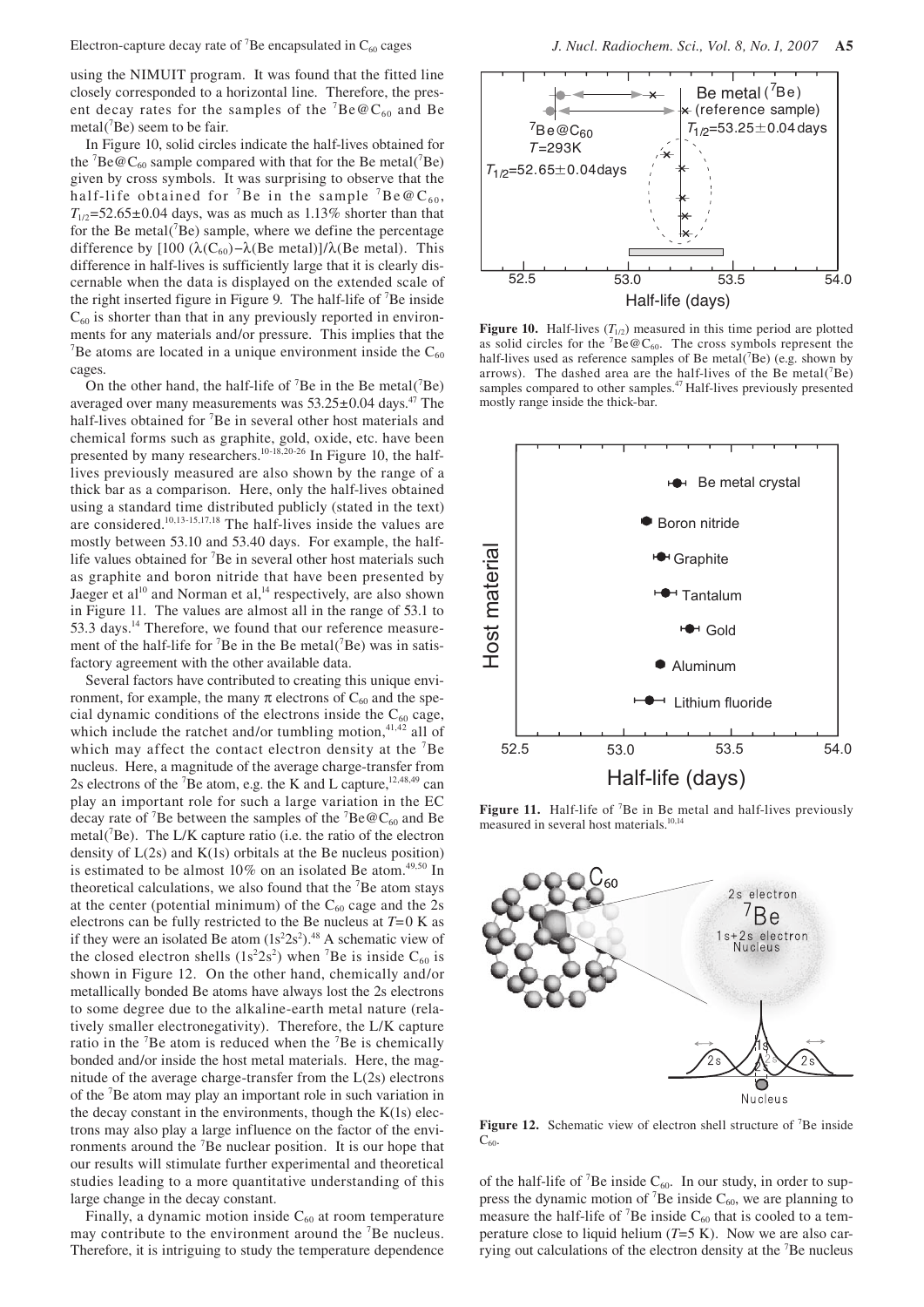position at the site inside  $C_{60}$  by different temperatures (at  $T=0$ K and 293 K). The theoretical estimates will reveal the stable position of the <sup>7</sup>Be nucleus inside  $C_{60}$  and the temperature dependence of the electron density at the  ${}^{7}$ Be nuclear position.

# **4. Conclusion**

In summary, we have measured the half-life of  $(1)$  <sup>7</sup>Be encapsulated in  $C_{60}$  and (2) <sup>7</sup>Be incorporated in Be metal using an HPGe detector with a time reference from a standard-time radio signal. We found that the half-life of  ${}^{7}$ Be inside  $C_{60}$  and in Be metal were  $T_{1/2}$ =52.65±0.04 and  $T_{1/2}$ =53.25±0.04 days, respectively. This 1.13% difference between the EC decay rate inside  $C_{60}$  and in Be metal represents a strong environmental effect on the <sup>7</sup>Be EC decay rate, caused by the different electronic wave-functions near the  ${}^{7}$ Be nucleus inside a C<sub>60</sub> cage and inside Be metal. These findings may give a fundamental understanding of the EC decay problem and/or hyperfine interactions. Extreme pressures and/or plasma states in stellar environments are supposed to change the EC decay rate by orders of magnitude. However, our more limited observed effects have still significantly raised the magnitude of what is achievable in laboratories on earth.

**Acknowledgement.** This research work was carried out by the collaborators, M. Muto, J. Kasagi, and H. Yuki in Laboratory of Nuclear Science of Tohoku University, T. Morisato in Accelrys K.K. Tokyo, Y. Kawazoe, T. Mitsugashira at the Institute of Materials Research of Tohoku University, The authors are grateful to the <sup>229m</sup>Th collaboration for the continuous support (the list includes T. Nakanishi and T. Kikunaga of Kanazawa University, S. Shibata and K. Takamiya of Kyoto University, A. Shinohara and Y. Kasamatsu of Osaka University, H. Haba and T.T. Inamura of RIKEN, M. Hara of Tohoku University, and other all colleagues). The authors are also grateful to K. Endo for his kindness and K. Sakamoto and I. Fujiwara for the special attention to this work. We also acknowledge the valuable discussions and support by P. Möller (LANL), K. Masumoto (KEK), and K. Shikano (Hakodate). We convey our special thanks to the staff in the division of accelerators of the Laboratory of Nuclear Science and the Cyclotron and Radioisotope Center, Tohoku University. Finally, the authors appreciate the kindness of H. Nakahara of Tokyo Metropolitan University, who gave thoughtful and continuous advice on this work. This work was supported by Grant-in-Aids for Co-operative Research No.10640535, No.12640532, No.17350024 from the Ministry of Education of Japan, by the REIMEI Research Resources of Japan Atomic Energy Research Institute, and by MITSUBISHI Fund.

#### **References**

- (1) E. Segré, Phys. Rev. **71,** 274 (1947).
- (2) E. Segré and C.E. Wiegand, Phys. Rev. **75**, 39 (1949).
- (3) R.F. Leininger, E. Segré, and C. Wiegand, Phys. Rev. **76**, 897 (1949).
- (4) C. S. Cook, Am. J. Phys. **19**, 37 (1951).
- (5) R. Bouches, R. Daudel, P. Daudel, and R. Muxart, J. Phys. Radium **8**, 201 (1947).
- (6) R. Bouches, R. Daudel, P. Daudel, R. Muxart, and A. Rogozinski, J. Phys. Radium **10**, 201 (1949).
- (7) P. Benoist, R. Bouchez, P. Daudel, R. Daudel, and A. Rogozinski, Phys. Rev. **76**, 1000 (1949).
- (8) J.J. Kraushaar, E.D. Wilson, and K.T. Bainbridge, Phys. Rev. **90**, 610 (1953).
- (9) R. Bouches, J. Tobailem, J. Robert, R. Muxart, R. Mellet, P. Daudel, R. Daudel, R. Muxart, and A. Rogozinski, J. Phys. Radium **17**, 363 (1956).
- (10) M. Jaeger, S. Wilmes, V. Kolle, G. Staudt, and P. Mohr,

Phys. Rev. **C 54**, 423 (1996).

- (11) A. Ray, P. Das, S.K. Saha, S.K. Das, B. Sethi, A. Mookerjee, C.B. Chaudhuri, and G. Pari, Phys. Lett. **B 455**, 69 (1999).
- (12) A. Ray, P. Das, S.K. Saha, and S.K. Das, Phys. Lett. **B 531**, 187 (2002).
- (13) A. Ray, P. Das, S. K. Saha, S. K. Das, J. J. Das, N. Madhavan, S. Nath, P. Sugathan, P. V. M. Rao, and A. Jhingan, Phys. Rev. **C 73**, 034323 (2006).
- (14) E.B. Norman, G.A. Rech, E. Browne, R.M. Larimer, M.R. Dragowsky, Y.D. Chan, M.C.P. Isaac, R.J. McDonald, and A.R. Smith, Phys. Lett. **B 519**, 15 (2001).
- (15) Z.Y. Liu, C.B. Li, S.G. Wang, J. Zhou, Q.Y. Meng, S.J. Lu, and S.H. Zhou, Chinese Phys. Lett. **20**, 829 (2003).
- (16) S.H. Zhou, Z.Y. Liu, J. Zhou, Q.Y. Meng, C.B. Li, G. Lian, B.X. Wang, and X.X. Bai, Chinese Phys. Lett. **20**, 829 (2003).
- (17) B. N. Limata, Zs. Fulop, D. Schurmann, N. De Cesare, A. D'Onofrio, A. Esposito, L. Gialanella, Gy. Gyurky, G. Imbriani, F. Raiola, V. Roca, D. Rogalla, C. Rolfs, M. Romano, E. Somorjai, F. Strieder, and F. Terrasi, Eur. Phys. J. **A 27**, 193 (2006).
- (18) Y. Nir-El, G. Haquin, Z. Yungreiss, M. Hass, G. Goldring, S. K. Chamoli, B. S. Nara Singh, S. Lakshmi, U. Koster, N. Champault, A. Dorsival, G. Georgiev, V. N. Fedoseyev, B. A. Marsh, D. Schumann, G. Heidenreich, and S. Teichmann, Phys. Rev. **C 75**, 012801(R) (2007).
- (19) V.N. Kondratyev and A. Bonasera, Phys. Rev. Lett. **74**, 2824 (1995).
- (20) C.A. Huh, Earth Planet. Sci. Lett. **171**, 325 (1999).
- (21) H.W. Johlige, D.C. Aumann, and H.J. Born, Phys. Rev. **C 2**, 1616 (1970).
- (22) J.A. Tossell, Earth Planet. Sci. Lett. **195**, 131 (2002).
- (23) F. Lagoutine, J. Legrand, and C. Bac, J. Appl. Radiat. Isot. **26**, 131 (1975).
- (24) W.K. Hensley, W.A. Bassett, and J.R. Huizenga, Science **181**, 1164 (1973).
- (25) L. Liu and C.A. Huh, Earth Planet. Sci. Lett. **180**, 163 (2000).
- (26) W. B. Gogarty, Naval Research Tec. Rep. **7** (1963).
- (27) G.T. Emery, Ann. Rev. Nucl. Sci. **22**, 165 (1972).
- (28) H.W. Kroto, J.R. Heath, S.C. O'Brien, R.F. Curl, and R.E. Smalley, Nature **318**, 162 (1985).
- (29) W. Krätschmer, L.D. Lamb, K. Fostiropoulos, and D.R. Huffman, Nature **347**, 354 (1990).
- (30) Y. Chai, T. Guo, C. Jin, R.E. Haufler, L.P.F. Chibante, J. Fune, L. Wang, J.M. Alford, and R.E. Smalley, J. Phys. Chem. **95**, 7564 (1991).
- (31) M. Takata, B. Umeda, E. Nishibori, M. Sakata, Y. Saito, M. Ohno, and H. Shinohara, Nature **377**, 46 (1995).
- (32) M. Saunders, R.J. Cross, H.A. Jimenez-Vazquez, R. Shimshi, and A. Khong, Science **271**, 1693 (1996).
- (33) T. Braun and H. Rausch, Chem. Phys. Lett. **237**, 443 (1995).
- (34) G.E. Gadd, P. Schmidt, C. Bowles, G. McOrist, P.J. Evans, J. Wood, L. Smith, A. Dixon, and J. Easey, J. Am. Chem. Soc. **120**, 10322 (1998).
- (35) T. Ohtsuki, K. Masutomo, K. Sueki, K. Kobayashi, and K. Kikuchi, J. Am. Chem. Soc. **117**, 12869 (1995).
- (36) T. Ohtsuki, K. Masumoto, K. Ohno, Y. Maruyama, Y. Kawazoe, K. Sueki, and K. Kikuchi, Phys. Rev. Lett. **77**, 3522 (1996).
- (37) T. Ohtsuki, K. Ohno, K. Shiga, Y. Kawazoe, Y. Maruyama, and K. Masumoto, Phys. Rev. Lett. **81**, 967 (1998).
- (38) T. Ohtsuki, K. Ohno. K. Shiga, Y. Kawazoe, Y. Maruyama, and K. Masumoto, J. Chem. Phys. **112**, 2834 (2000).
- (39) T. Ohtsuki and K. Ohno, Phys. Rev. **72**, 153411 (2005).
- (40) K. Kobayashi, S. Nagase, and T. Akasaka, Chem. Phys. Lett. **261**, 502 (1996).